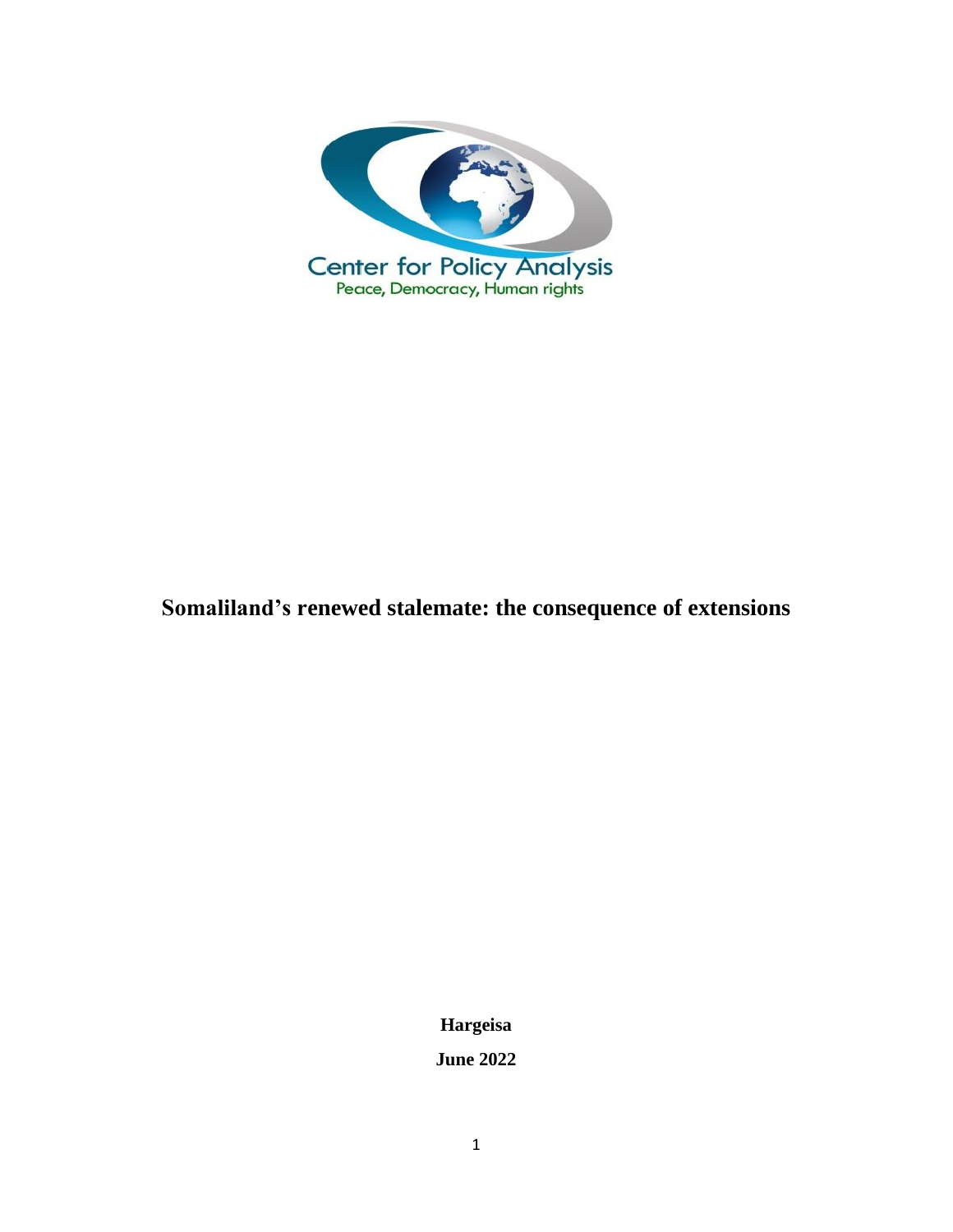# Contents

| 1. |      |  |
|----|------|--|
| 2. |      |  |
| 3. |      |  |
|    |      |  |
|    |      |  |
|    | 3.3. |  |
|    |      |  |
| 4. |      |  |
| 5. |      |  |
|    |      |  |
|    |      |  |
|    |      |  |
|    |      |  |
| 6. |      |  |
|    |      |  |
|    | 6.2  |  |
|    |      |  |
|    | 6.3  |  |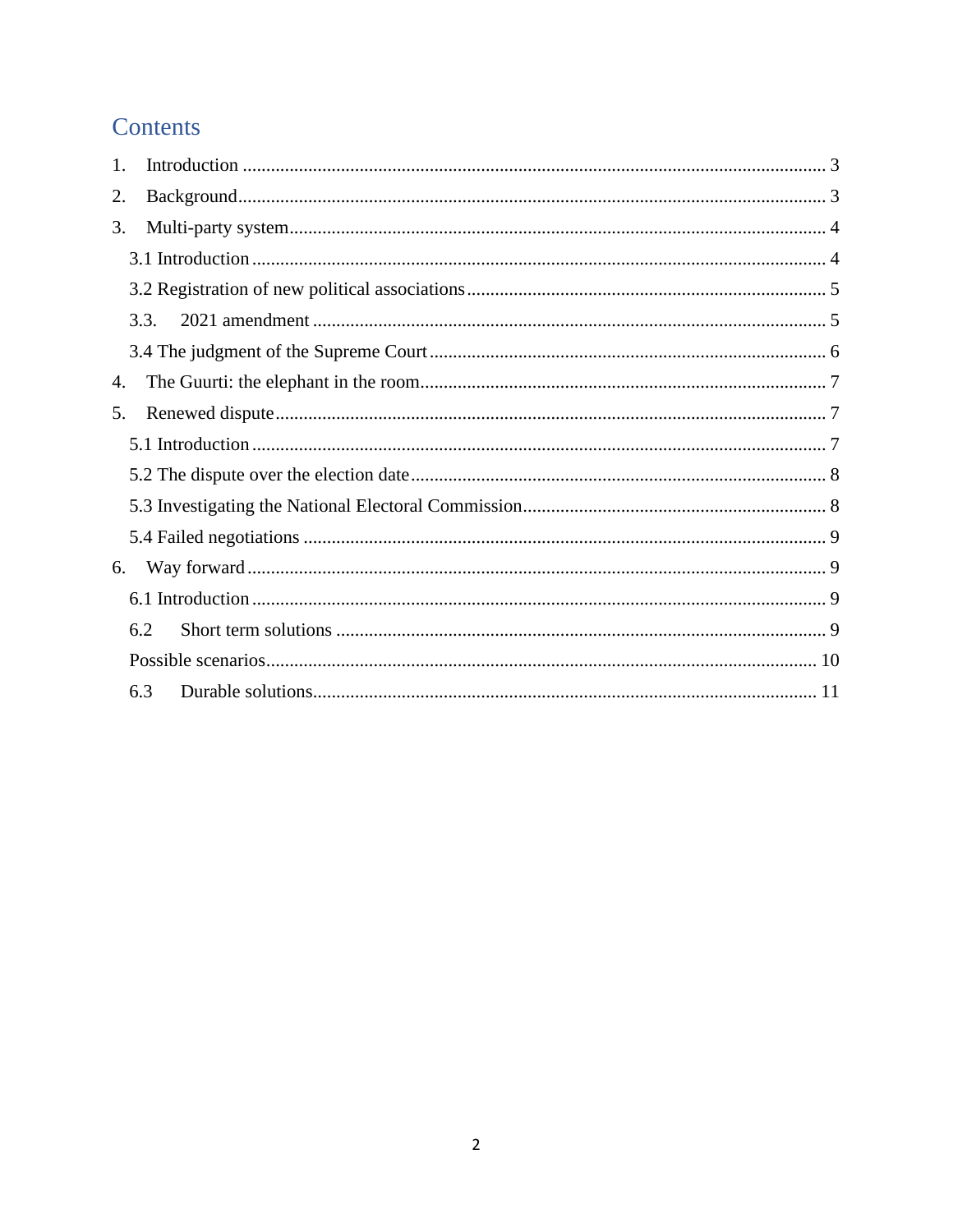## **1. Introduction**

<span id="page-2-0"></span>The political leaders in Somaliland are in a deadlock over the election schedule. This paper outlines the history and causes of political disputes in Somaliland and how the democratisation process is entangled with the practice of term extensions, unconstitutional actions, legal lacunae and last minute preparations. Twenty-one years of the military regime (1969-1991) coupled with civil war produced fragile state institutions, a weakened rule of law and a consensus-based dispute resolution mechanism that undermined the natural growth of crucial institutions that are vital for functioning democracy.

The paper first introduces the history of Somaliland's elections, the birth of the multi-party system, and the legal and political dimensions of registration and operation of political parties in the last twenty years. Moreover, the paper analyses the constitution, legislation and Supreme Court decision concerning the registration and elections for new political associations and existing parties. The brief also examines the history and legality of the extension of terms and how that is related to the present-day dispute. Lastly, the paper presents short-term solutions for the current stalemate and durable solutions that address the root causes of the problem.

## **2. Background**

<span id="page-2-1"></span>Exactly twenty years ago, Somaliland conducted in 2002, the first one person one vote election since it declared the restoration of independence in  $1991<sup>1</sup>$ . After the approval of a constitution in 2001,<sup>2</sup> Somalilanders lined up to vote for local councils for their districts on 15 December 2002.<sup>3</sup> Less than six months later, a presidential election was competed in 14 April 2003.<sup>4</sup> The then incumbent won by a narrow margin of fewer than three hundred votes. In November 2005, the first parliamentary election took place where 82 members of the lower house of the bicameral Parliament, the House of Representatives, were elected from all the six regions of Somaliland.<sup>5</sup> The opposition parties gained the majority of the House. The first cycle of Somaliland's democratisation process was a success story.

The second phase of the election cycle, however, faced challenges. When the term of the local councils expired in 2007, their term was extended until 2012. President Dahir Rayale Kahin, who was elected in 2003 for five years term, stayed in power until the 2010 presidential election when he lost to the opposition contender, Ahmed Silanyo. The extensions received by President Rayale

<sup>&</sup>lt;sup>1</sup> Somaliland declared the restoration of independence from Somalia in May 1991. On 26 June 1960 Somaliland gained independence from the UK and joined a union with Somalia five days later on 1 July 1960. After a decade long civil war against the military regime of Somalia, Somaliland unilaterally announced that it is no longer part of the union. So far, no country recognizes Somaliland as an independent country, although it fulfils the criteria of statehood.

<sup>2</sup> NITIATIVE NITIATIVE & REFERENDUM EFERENDUM INSTITUTE, Somaliland National Referendum May 31, 2001, Final Report of the Initiative & Referendum Institute's Election Monitoring Team Issued on July 27, 2001

<sup>3</sup> Final Report of the European Union/GTZ, Contract No: 169-EDF-IR14-02, December 2002

<sup>4</sup> Report on the South African Mission on the Somaliland Presidential Elections

<sup>5</sup> Ragnhild Hollekim, Stig Jarle Hansen and Geir Moe Sørensen, SOMALILAND: ELECTIONS FOR THE LOWER HOUSE OF PARLIAMENT SEPTEMBER 2005, NORDEM Report 03/2006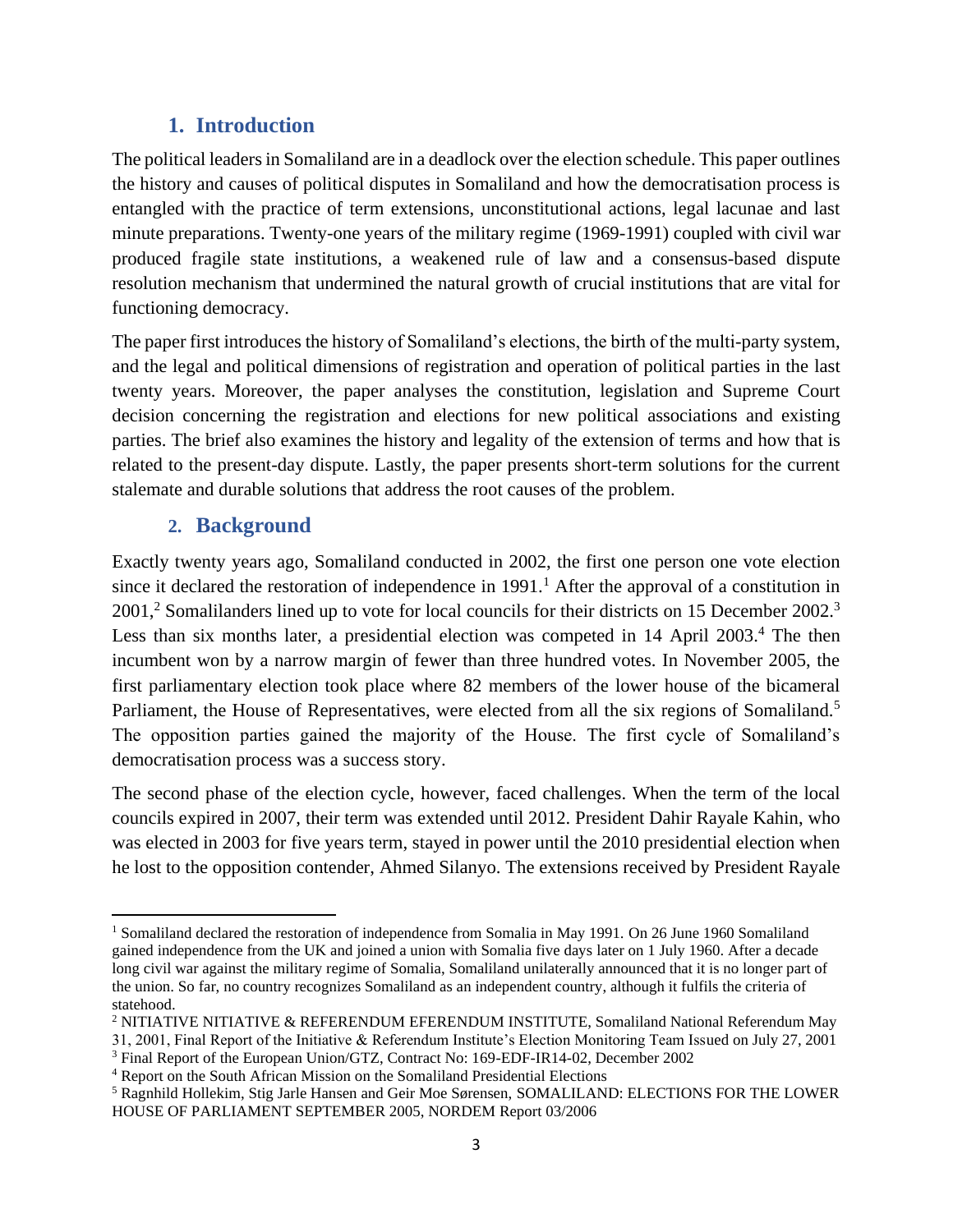were controversial. The opposition took the streets, and the international community intervened to mediate the parties. In 2009, six points agreement was reached that paved the way for the 2010 elections.

The victory of the opposition leader, Ahmed Silanyo,<sup>6</sup> who long opposed extensions and delays of elections, has not solved the issue. Silanyo himself got extensions twice. His term expired in 2015, but the presidential election took place on 13 November 2017. The members of the House of Representatives who were elected in 2005 held on power up to May 2021. They exceeded their term of 11 years.<sup>7</sup>

# **3. Multi-party system**

## <span id="page-3-1"></span><span id="page-3-0"></span>**3.1 Introduction**

When the Siyad Barre's government collapsed and Somaliland declared the restoration of independence in 1991 series of peacebuilding and state-building conferences took place in Somaliland.<sup>8</sup> In the 1991 Burao Conference, the Somali National Movement (SNM) leadership, the rebel that ousted Siad Barre from Somaliland, was mandated to lead the new republic for two years transitional term. In 1993, a conference was convened in Borama town to elect new administration as that of the SNM leadership has ended. At Borama, a Peace Charter and a National Charter, a constitutional framework, were approved by delegates representing various clans.<sup>9</sup> The next conference took place in Hargeisa in 1996/1997. In the 1996/997 Hargeisa Conference, delegates representing clans decided to transition from a clan-based selection of political leaders to elections of universal suffrage based on a constitution. The delegates passed a provisional constitution that obligated the government to hold a national referendum. In 2001 the voters approved an overwhelmingly the constitution.<sup>10</sup> Article 9 of the Constitution stipulates as follows:

- 1. The political system of the Republic of Somaliland shall be based on peace, co-operation, democracy and multi-party system.
- 2. The number of political parties in the Republic of Somaliland shall not exceed three (3).
- 3. A special law shall determine the procedures for the formation of a political party, but it is unlawful for any political party to be based on regionalism or clannism.<sup>11</sup>

<sup>&</sup>lt;sup>6</sup> Ahmed Mohamed Mohamoud, also known as Silanyo, won the election defeating the then incumbent. See, <https://www.interpeace.org/2010/07/first-ever-successful-democratic-transition-in-the-horn-of-africa/> <sup>7</sup> <https://reliefweb.int/report/somalia/somaliland-s-fragile-democracy-faces-more-election-delays>

<sup>8</sup> Michael Walls, *A Somalia Nation-State: History, Culture and Somaliland's Political Transition* (Pisa: Ponte Invisible 2014)

<sup>9</sup> Mark Bradbury, *Becoming Somaliland*, UK ed. Edition (London : Oxford : Bloomington : Johannesburg : Kampala : Nairobi: James Currey, 2008).

<sup>10</sup> Michael Walls, *A Somalia Nation-State: History, Culture and Somaliland's Political Transition* (Pisa: Ponte Invisible 2014)

<sup>&</sup>lt;sup>11</sup> Somaliland constitution, 2001: art. 9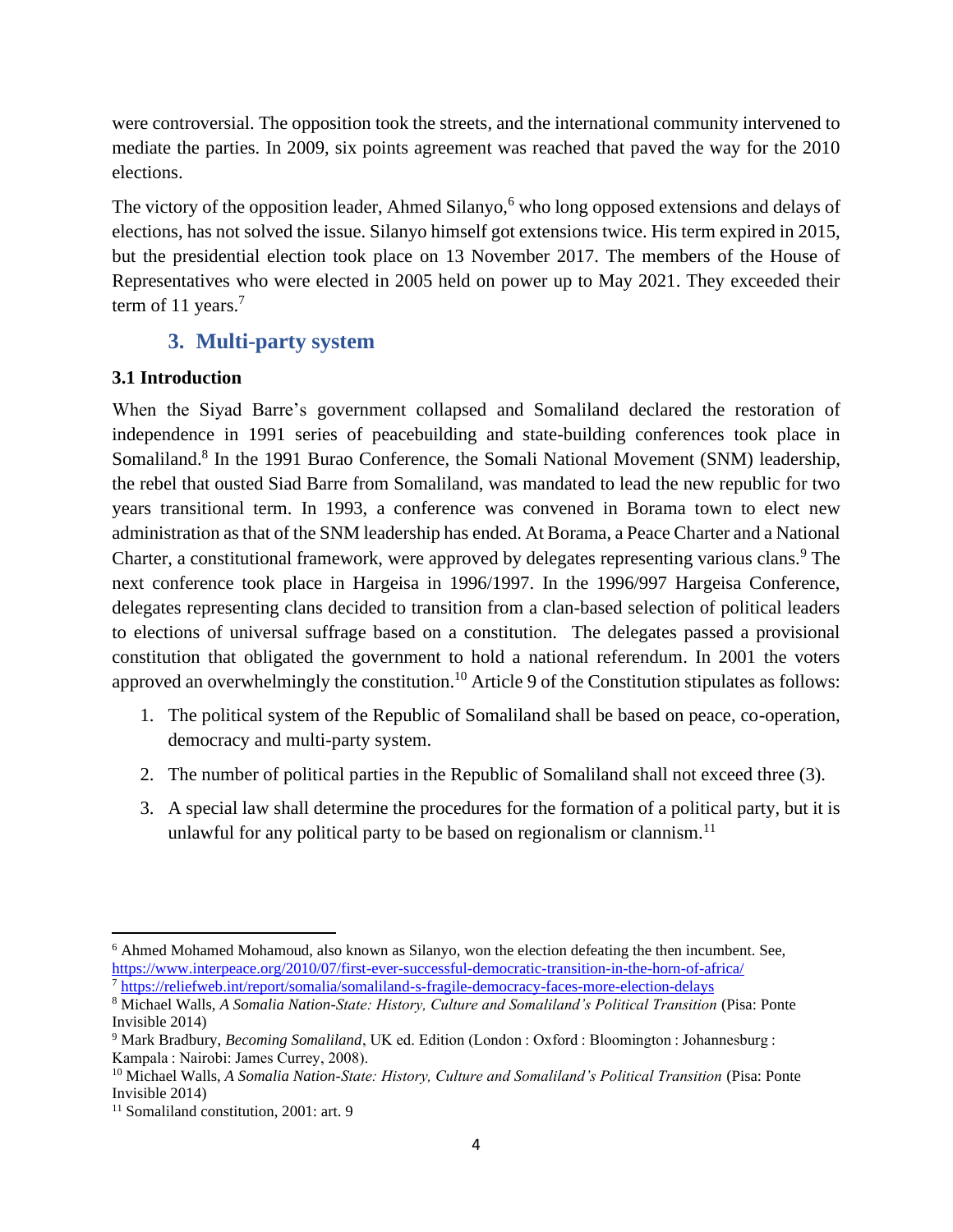The article in the first paragraph permits a multi-party system and restricts them only to three in paragraph two. Nevertheless, the constitution was the starting point for a multi-party political system that replaced the clan-based selections of leaders.

### <span id="page-4-0"></span>**3.2 Registration of new political associations**

The Law for Regulation of Political Associations and Certification of Political Parties (hereafter referred to as Law No. 14) was promulgated to accommodate the limitations in the constitution. Law No. 14 required the registration of new political associations that shall compete in local councils. The top three winners shall become the three political parties eligible to participate in national elections. In 2002, six political associations were registered. UDUB, Kulmiye and UCID were declared the winners of the 2002 elections and participated in subsequent elections held in 2003 (presidential), 2005 (House of Representatives) and in 2010 (presidential elections). The understanding of the then ruling party, UDUB, was that no political parties/associations could be registered in Somaliland, and the parties that won the 2002 elections shall remain permanently the only permitted parties in Somaliland. Politicians opposed to this stance started to form Qaran Party. The leaders of Qaran were arrested, tried and sentenced.<sup>12</sup> Afterwards, they were pardoned by the President.

The Qaran politicians joined forces with the then opposition party, Kulmiye, which won the 2010 presidential elections. Law No. 14 was amended in 2011 to include new clauses permitting the registration of new parties every ten years. Existing parties (three) and newly registered associations shall compete in local council elections every ten years. Those with the highest number of voters shall become political parties in the following ten years.

In 2012, new political associations were registered under the amendment and ran the local elections. UCID, Kulmiye and WADDANI emerged as the official parties. The next local councils' elections were scheduled five years later, in 2017. This election did happen on time due to postponements. The local council elections took place in 2021, four years later than the scheduled date. This delay has disrupted the purpose of Law No. 14, which was to hold local council elections every five years. Due to the postponement of the 2017 elections, there are no local council elections scheduled in 2022, the date the licenses of the political parties will expire, and the Law obligates the registration of new political associations.

## <span id="page-4-1"></span>**3.3.2021 amendment**

In 2021, the Parliament amended Law No. 14 to fill the legal lacunae created by the 2017 local council elections delay. A number of inclusions were made, but the most important and impactful change affected how new political associations shall compete to become parties. Instead of holding the competition in local councils' elections, the 2021 amendment stated that new political associations and existing parties should compete in an exclusively held election. It removed the

<sup>12</sup> <https://www.amnesty.org/fr/wp-content/uploads/2021/07/afr520132007en.pdf> [https://www.reuters.com/article/uk-somaliland-rights/rights-group-urges-release-of-somaliland-prisoners](https://www.reuters.com/article/uk-somaliland-rights/rights-group-urges-release-of-somaliland-prisoners-idUKL0981028220070809)[idUKL0981028220070809](https://www.reuters.com/article/uk-somaliland-rights/rights-group-urges-release-of-somaliland-prisoners-idUKL0981028220070809)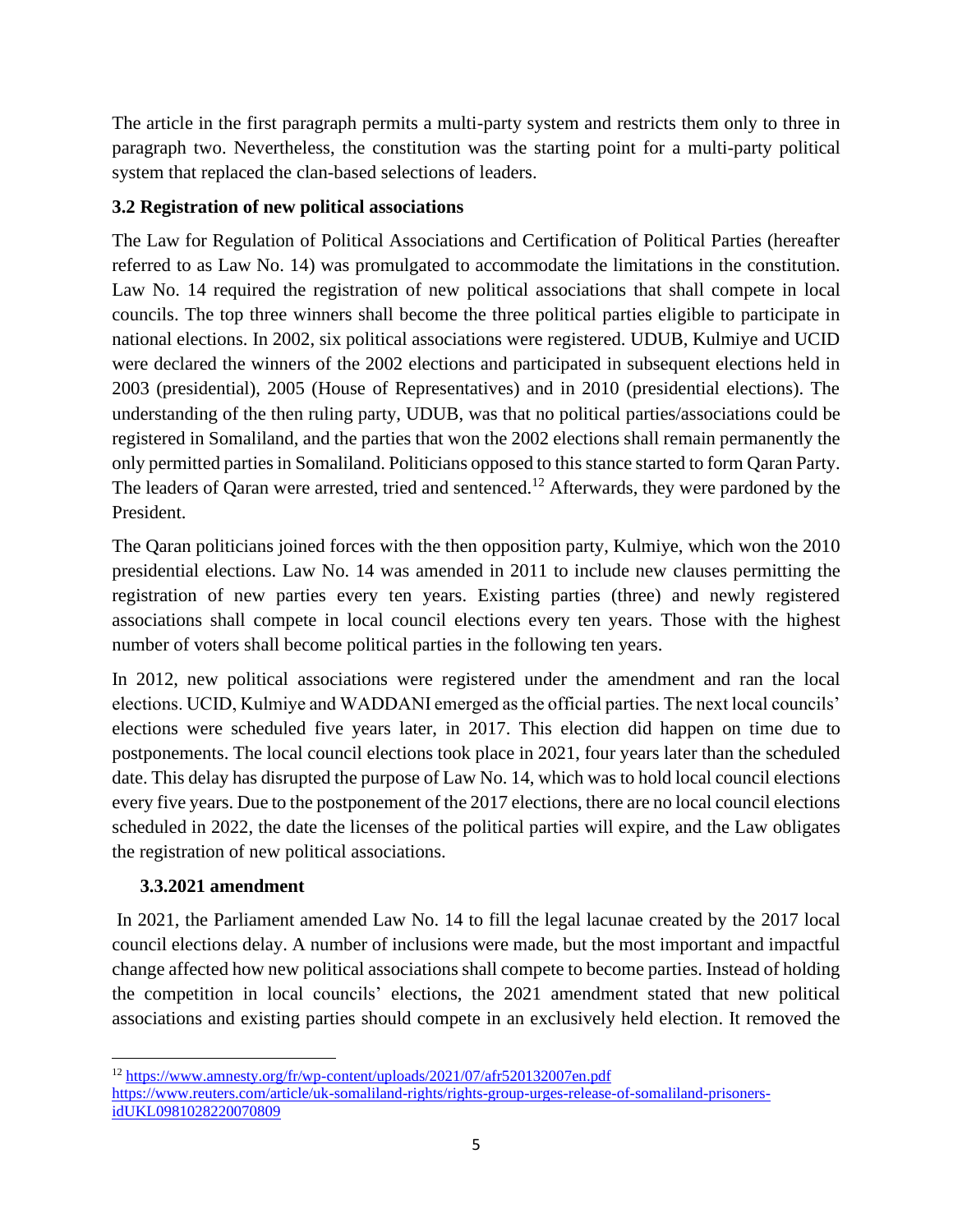articles referring to local council elections. Both Houses approved the amendment. President Muse Bihi Abdi returned the amendment on the grounds that the amendment is illegal and contrary to existing laws and election schedules.<sup>13</sup>

New controversy arose surrounding the legality of the President's return of the amended law. One argument states that the President has passed the 21 days requirement set out in the constitution, and therefore, the amendment becomes law automatically. Article 77(5,6) of the Constitution says:

The President shall sign any bill forwarded to him by Parliament within three weeks (21 days) beginning from the date when the bill was received at the Office of the President, providing that he has not referred it back to Parliament.

If the President fails to sign a bill forwarded to him by Parliament within the requisite period, and has not referred it back to Parliament, then the bill shall henceforth become law, and shall be promulgated by the House which forwarded it (*to the President)*.

The opposite argument, held mainly by the opposition parties, contended that the due to the transition period caused by the elections of new members of the House of Representatives gave the President an excuse to wait for the takeover of the new members of the House before submitting his changes.

#### <span id="page-5-0"></span>**3.4 The judgment of the Supreme Court**

A constitutional case was submitted to the Supreme Court by citizens who argued that original Law No. 14 amended in 2011 is applicable irrespective of the disputed changes as the ten years of the license for the political parties is expiring.<sup>14</sup> The Court agreed with the plaintiffs' contention and ruled that new political associations shall be registered in accordance with Law No. 14 as amended in 2011. The Court further added that there is no need for local councils' elections for new political associations to compete. Hence a direct election for new political associations and the existing political parties shall be held where the three with the highest votes will become the three parties to compete in national elections in the following ten years.

As a result of the Court's decision, the President nominated seven members to serve the Commission for the Registration of Political Associations and Certification of Political Parties established under Law No. 14. On 23 May 2022, four of the nominated members received the approval of the House of Representatives, and the House rejected three. The approval of the majority of the members of the Commission paved the way for operations of the Commission, which informed aspirants of new political associations to embark on the process in a meeting that took place on 29 May 2022.

<sup>13</sup> Presidential Office, JSL/Xm/GW/081-072021, dated 20.07.2021

<sup>14</sup> Supreme Court Judgment, MSD/DDL/01/2022, dated 16.01.2022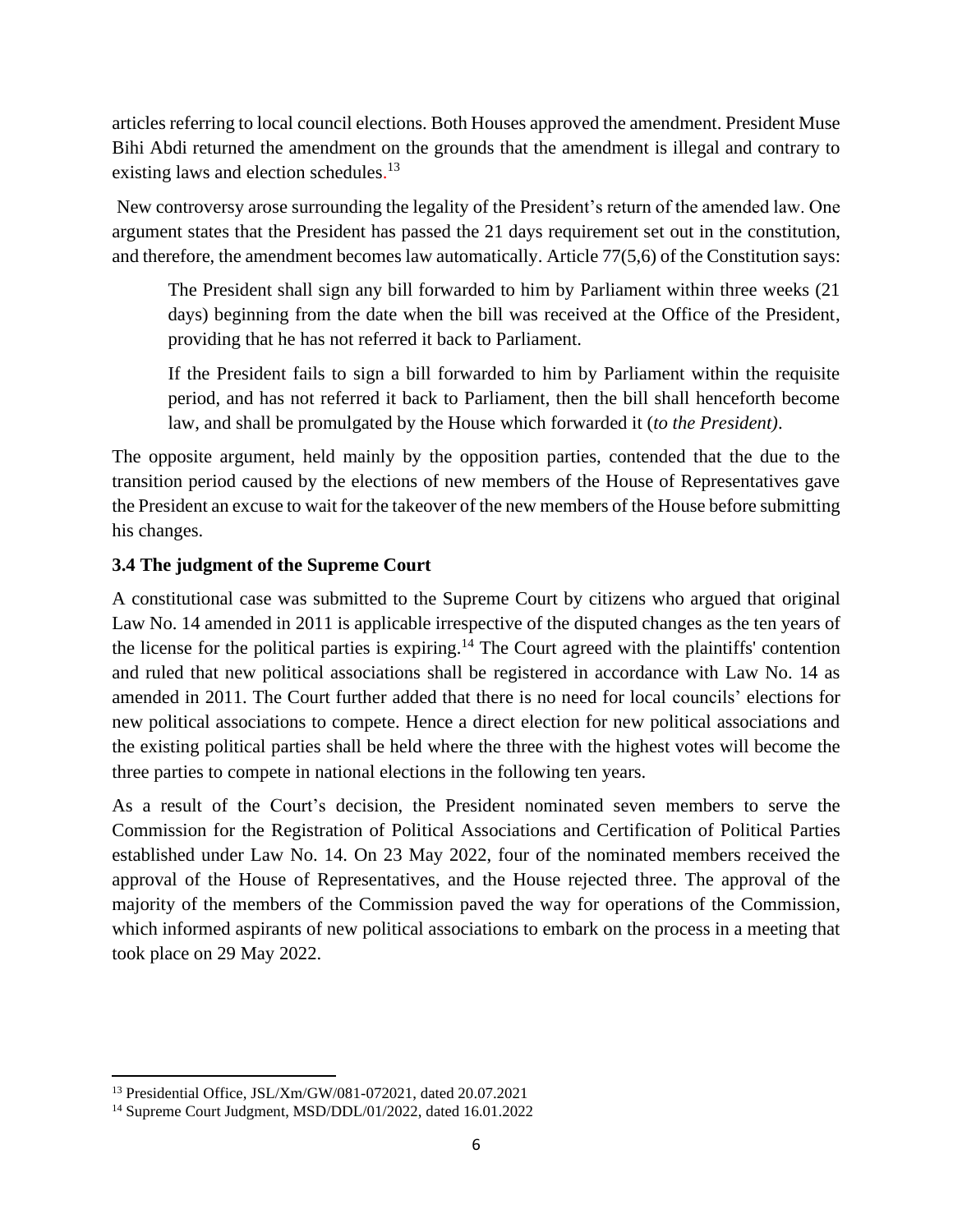## <span id="page-6-0"></span>**4. The Guurti: the elephant in the room**

The Constitution of Somaliland (2001) created a bicameral parliament consisting of the Guurti (also known as the House of Elders) and the House of Representatives.<sup>15</sup> The two chambers of the legislature share the lawmaking powers. All laws, except financial bills, passed by the House of Representatives shall go to the Guurti to approve or return to the House of Representatives. Before the approval of the Constitution in May 2001, Somaliland had clan-based conferences to elect members of both houses of Parliament and the President and vice president. The last clan conference was convened in Hargeisa in 1997. Members of the Guurti, the House of Representatives and a president with his vice-president were elected in 1997. The term of the Guurti is six years. Since the 1997 conference, no election has taken place to replace the members selected in the clan conference. Twenty-five years later, no change has occurred, and once a Guurti member dies or vacates the office, his closest heir fills in through inheritance.

Article 57 of the constitution states

The House of Elders of the Republic of Somaliland is the second part of the legislative, and shall review the legislation passed by the House of Representatives before it is forwarded to the President; and shall have special responsibility for passing laws relating to religion, traditions (*culture)* and security.

According to Article 58 of the Constitution, the members of the House of Elders shall be elected in a manner to be determined by law. Such a law was never passed or even debated before the Parliament. In the absence of a law that determines the procedure of their election, the members of the Guurti enjoy indefinite terms in office. The Guurti exercises unconstitutional power by extending the terms of the President, the members of the House of Representatives, the local councils and the Guurti members themselves.

The extension of terms by the Guurti is not only undemocratic and unconstitutional, but they also create uncertainty, unpredictability and political instability. The unelected Guurti members benefit from political disputes to stay in power.

## <span id="page-6-1"></span>**5. Renewed dispute**

#### <span id="page-6-2"></span>**5.1 Introduction**

The current political stalemate is a result of the extension of terms. Constitutionally the mandate of President Silanyo ended in 2015. Nevertheless, no election took place that year, and President Silanyo vacated the office on 13 December 2017, delaying the presidential elections by two years and four months. The license of the political parties shall expire every ten years, starting from 2012, when the local councils' elections took place. However, the election cycle for local councils was disrupted due to delays. Instead of holding local councils' elections in 2017, the elections were

<sup>15</sup> Somaliland Constitution, 2001: art. 38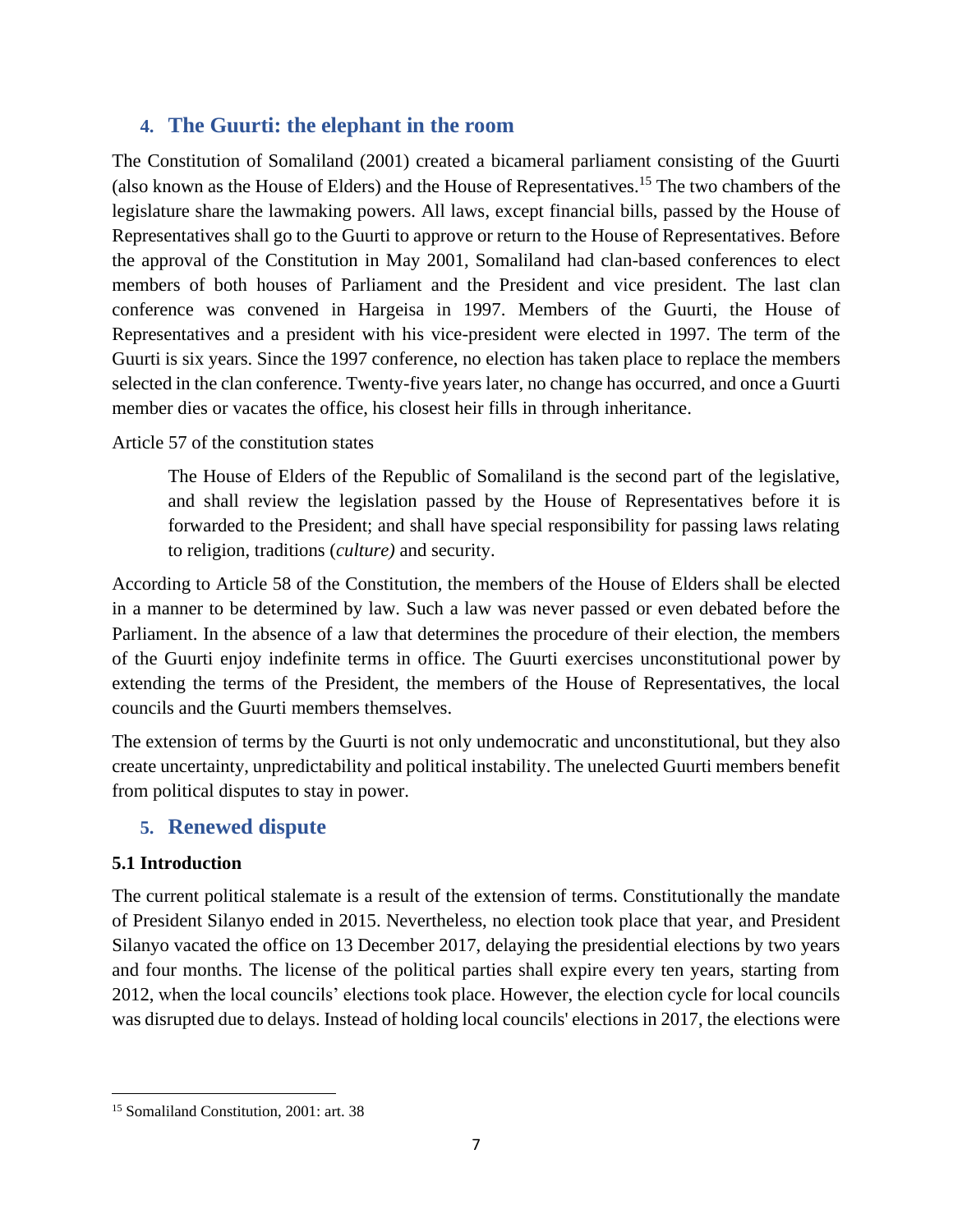held in May 2021. Therefore, in 2022 two elections coincided unplanned due to election delays and extension of terms.

## <span id="page-7-0"></span>**5.2 The dispute over the election date**

The opposition parties, WADDANI and UCID, hold that the presidential election scheduled for 13 November 2022 shall take place first, followed by the elections of political associations. The contention is that the presidential election is constitutionally ordained and shall have precedence over other elections that are enshrined in legislation. The ruling party and the government contend that the elections of the political association shall be held first. Then the three parties that win this election shall compete in the presidential election. Their contention is that Law No. 14 stipulates that newly registered political associations shall have temporary certification to operate for six months. Hence, the election shall occur within six months, starting from the date the Commission grants the provisional certificate. The expected date for granting such a certificate is June 2022.

# <span id="page-7-1"></span>**5.3 Investigating the National Electoral Commission**

On 27 April 2022, a letter signed by five members of the National Electoral Commission stated that the members have fired the chairperson of the Commission, Abdirashid Mohamoud Ali, and elected Kaltun Sheikh Hassan as the new chairperson. Abdirashid issued a statement disputing the dismissal and insisting that he is still the chairperson. The members of the National Electoral Commission are seven in total. One resigned a couple of months ago, and his position is yet to be filled. Therefore, this means all the members of the Commission except Abdirashid agree to his dismissal.

On 10 October 2022, the President appointed five members committee to investigate the members of the National Electoral Commission in accordance with Article 15 of the Elections Act, Law No. 91/2020.<sup>16</sup> Article 15, titled "the dismissal of the [members] of the Commission," sets out the process of firing a member of the National Electoral Commission if one of the following exists:

- 1. If the member loses one of the requirements for membership of the Commission.
- 2. If the member is unable to perform his/her tasks due to incompetence or on the grounds of illness.
- 3. If the member commits unethical behavior, theft, corruption, nepotism or similar actions.

If the President believes that one of the above-mentioned conditions is in play, he has the power to appoint an independent committee to investigate and submit a report. Suppose the report concludes that a member shall be dismissed. In that case, the President has the power to dismiss the member subject to the approval of the House of Representatives by a simple majority.

Kaltun Sheikh Hassan argues that the members appointed by the President to investigate the Electoral Commission are not independent. At least three of them, including the chairman of the

<sup>16</sup> President Muse Behi Abdi, Presidential Decree, 10.5.2022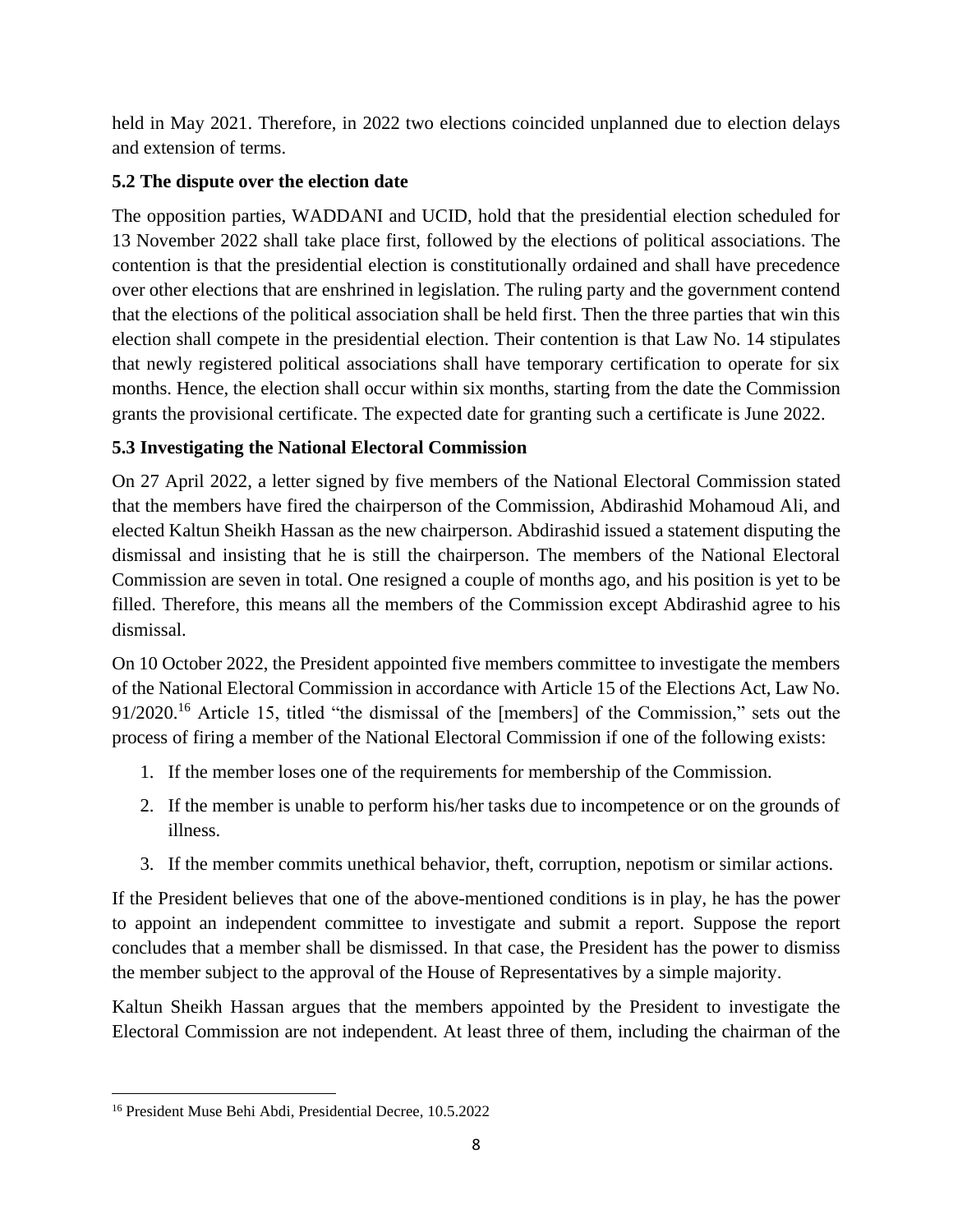committee, Mohamed Jama, are known members of the ruling party, Kulmiye. Moreover, the opposition accused the President of interfering with the National Electoral Commission.

All the members of NEC members have resigned after the investigative committee started their work. The resignation of the members of the National Electoral Commission deteriorated the situation. It removed the body responsible for holding elections, which might disrupt the election schedule. NEC is legally an independent institution, and its impartiality is a crucial aspect of its work. Any undue influence on NEC might send a deterrent message to future members of the electoral body.

#### <span id="page-8-0"></span>**5.4 Failed negotiations**

The President has invited the opposition leaders to his office to solve the quandary. On 17 May 2022, the political leaders, in a joint statement, said they had agreed to resume negotiations after the 18 May celebrations (National Day).<sup>17</sup> A meeting took place at the palace on 24 May. The opposition leaders held a press conference that night and accused the President of not being willing to negotiate in good faith. A few days later, they declared that the talks were suspended, and they announced that they would hold public protests to "save Somaliland."<sup>18</sup> The Minister of Interior, who is also the deputy chairman of the ruling party, issued a decision on 29 May stating that the demonstrations are not permitted and ordered the security agencies to prevent them.<sup>19</sup>

## <span id="page-8-1"></span>**6. Way forward**

#### <span id="page-8-2"></span>**6.1 Introduction**

Somaliland is known for solving political disputes through consensus, a practice that widely receives admiration. However, the renewed political dispute indicates that Somaliland needs to have strong independent institutions that have the trust of stakeholders. Consensus is based on mutual acceptance and compromise from all parties. Therefore, it is not a sustainable conflict resolution model in a democratic country where a difference of opinion is a must.

The way forwards is categorised into short term and durable solutions. The Centre for Policy Analysis views that drastic political, institutional and legal reforms are needed if Somaliland's gains in a democracy are to be sustained.

#### <span id="page-8-3"></span>**6.2 Short term solutions**

Obviously, the short-term solution is to get a way out of the current deadlock. It is crucial to find a trusted third party to mediate the political parties. The sides in this conflict presented their positions. However, it is key to understand their interests and fears. The ruling party intends to seek an extension for the President. The unexpected loss of the May 2021 parliamentary and local

<sup>&</sup>lt;sup>17</sup> 18 May is celebrated every year to commemorate the date Somaliland declared the restoration of independence in 1991.

<sup>&</sup>lt;sup>18</sup> Joint Letter signed by the chairperson of WADDANI and UCID parties, 28 May 2022.

<sup>19</sup> Minister of Interior, WAG/CW/318/06/2022, 29 May 2022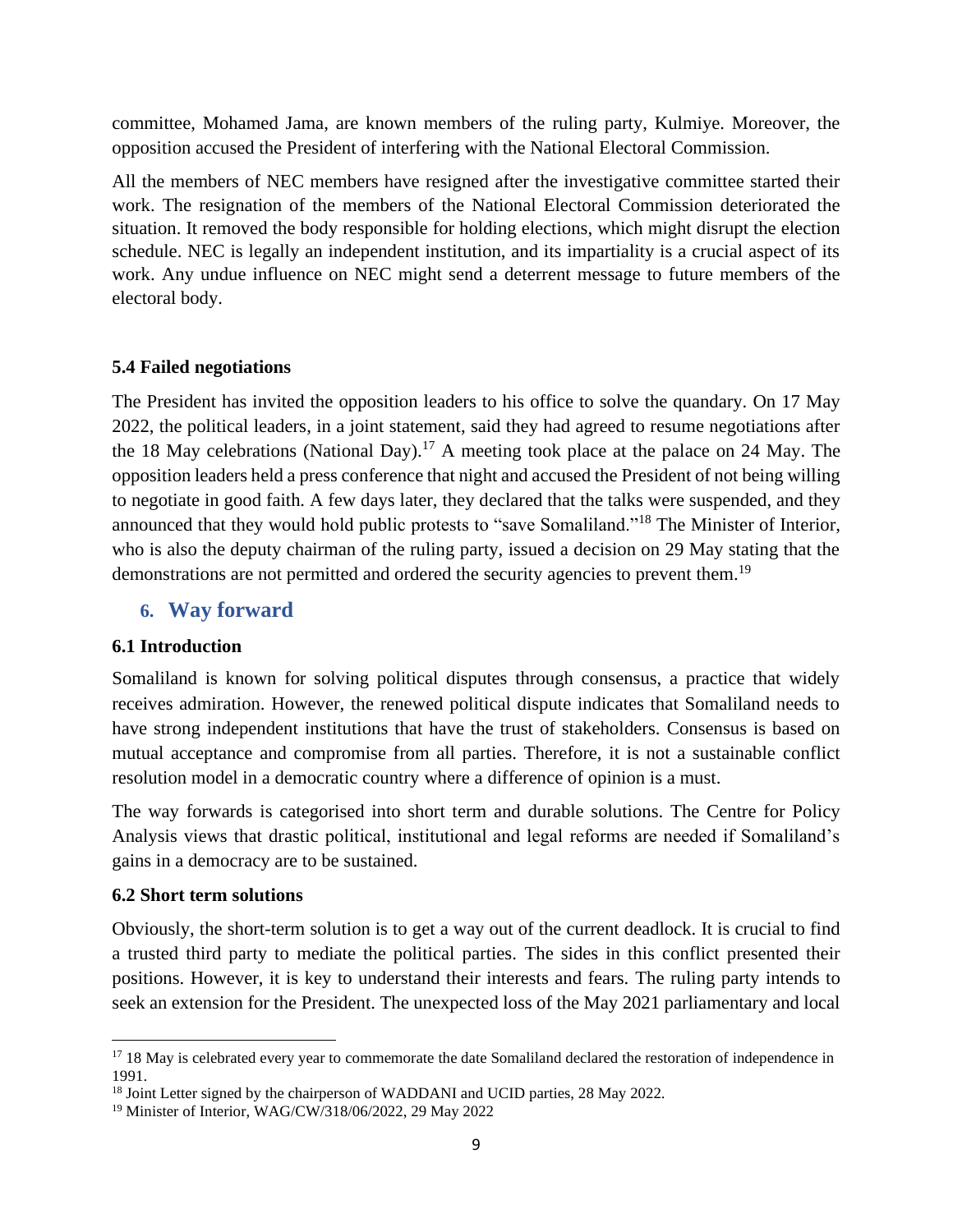council elections<sup>20</sup> changed the President's outlook on the future.<sup>21</sup> His party seems unprepared for a presidential election due to many factors, including an internal dispute over the successor of President Muse Behi. On the course of a few months, President Behi promised to open the registration of new political associations,<sup>22</sup> retracted that by rejecting the changes to Law No.  $14^{23}$ , and again pushed the registration of new political associations.<sup>24</sup> His position changed with the prospect of success in elections, not on principles.

The opposition's main fear is the new political associations. If new political associations compete before the presidential elections, there is uncertainty about whether the opposition parties could survive. Even if one of them survives, the competition will change the entire dynamics of Somaliland's politics and might disrupt alliances built by the main opposition party, WADDANI. Therefore, the opposition parties' interest is to hold the presidential election before conducting elections for political associations and parties. Thus, they are not necessarily against an extension of President Behi's term as long as the presidential election takes place first.

The opposition and ruling party rhetoric inflame the situation. The political leaders should stop the polarising and divisive politics and the inharmonious language that groups people into clan affiliations and loyalties. Dominating identity politics undermines cohesion and solidarity.

#### <span id="page-9-0"></span>**Possible scenarios**

The following are possible scenarios. The order does not show precedence or preference.<sup>25</sup>

- 1. Extensions: it is a possible scenario for both the president and the political parties to gain an extension of terms. The term of the president will expire on 13 December 2022, whereas the license of the political parties will also expire in December 2022. The sides in the conflict might agree to push both elections on a future timetable based on technical recommendations made by the National Electoral Commission. In this scenario, the presidential election takes place first, followed by the elections for the political associations/parties.
- 2. Holding both elections on the same date: On May 2021, Somaliland conducted parliamentary and local council elections. The experience of May 2021 can be replicated this year by holding the presidential election and the elections for political parties/associations on the same date.

<sup>&</sup>lt;sup>20</sup> [https://www.aljazeera.com/news/2021/6/6/somaliland-opposition-wins-first-parliamentary-polls-since,](https://www.aljazeera.com/news/2021/6/6/somaliland-opposition-wins-first-parliamentary-polls-since) last retrieved 30 May 2022.

 $21$  The opposition parties won 51 seats in the House of Representatives while the ruling party won only 30 seats. Moreover, the opposition won the mayorship of five cities out of the six main cities of Somaliland. The opposition won Hargeisa, the capital, Burao, the second-largest city, Borama, Erigavo and Las Anod. The ruling party runs Berbera.

<sup>22</sup> Annual Address, President Muse Behi Abdi, 2021

<sup>&</sup>lt;sup>23</sup> See President Behi's letter addressed to the House of Representatives where he rejected the amendment of Law No. 14, Presidential Office, JSL/Xm/GW/081-072021, dated 20.07.2021

<sup>24</sup> Annual Address, President Muse Behi Abdi, May 2022

<sup>&</sup>lt;sup>25</sup> Centre for Policy Analysis does not propose or back a particular scenario. We only present these options.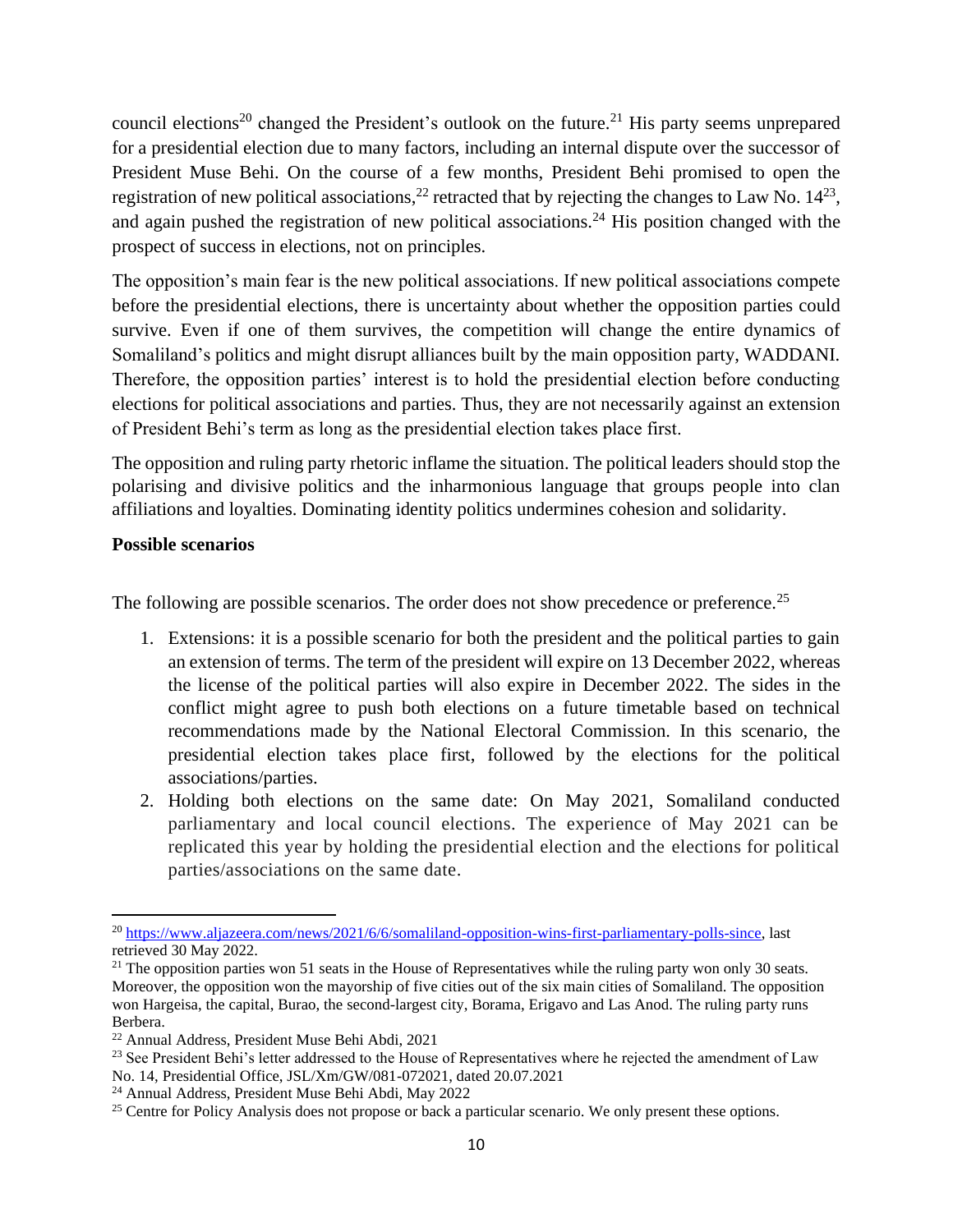- 3. Extension of the president's term: This involves extending the president's term and holding the elections for political associations/parties this year or early next year.
- 4. Presidential election on 13 November 2022: It relates to conducting the presidential election on 13 November 2022 as scheduled and pushing the elections for political parties/associations next year.

#### <span id="page-10-0"></span>**6.3 Durable solutions**

The present-day disagreement and its substance are not new to Somaliland. Since 2008, Somaliland has been amidst continual meaningless and avoidable political wrangling that threatens the stability of Somaliland and its democratisation process. Solutions have been short-term painkillers that did not address the root causes. The culmination of polarisation, poverty and inept institutions that failed to deliver services or live up to their promises position Somaliland on a dangerous path. Therefore, Somaliland's leaders should take their responsibilities seriously and create a conductive environment that can sustain democracy and stability in conformity with the constitutions, the rule of law, and democratic principles.

#### ❖ **Judicial reform**

Somaliland needs to reform the judiciary. The judiciary shall be impartial and independent and have the resources necessary to perform its tasks. Without an independent and impartial judiciary, democracy is not fully functional, and it is prone to violence or political instability. It is particularly demanding Somaliland to strengthen the Supreme Court, which serves as a constitutional court. However, the experience of Somaliland in the last thirty years demonstrates that there is an urgent need to establish a separate constitutional court to work exclusively on constitutional cases. Before the creation of a constitutional court, the Supreme Court should be granted clear powers with a written procedure on how to handle constitutional cases. The lack of law that governs constitutional matters creates uncertainty.

#### ❖ **Security sector reform**

It is important for Somaliland to reform its police and other security and law enforcement agencies to create independent, impartial and professional institutions. It is vital to demilitarise and depoliticise the police. It should not operate under the command of the politicians but on the rule of law.

#### ❖ **Reformed electoral body**

The composition and nominations of the members of the National Electoral Commission are politically charged. The existing electoral body needs comprehensive reform that distances the institution from the political parties. Lessons can be learned from other young democracies in Africa by making a comparative analysis.